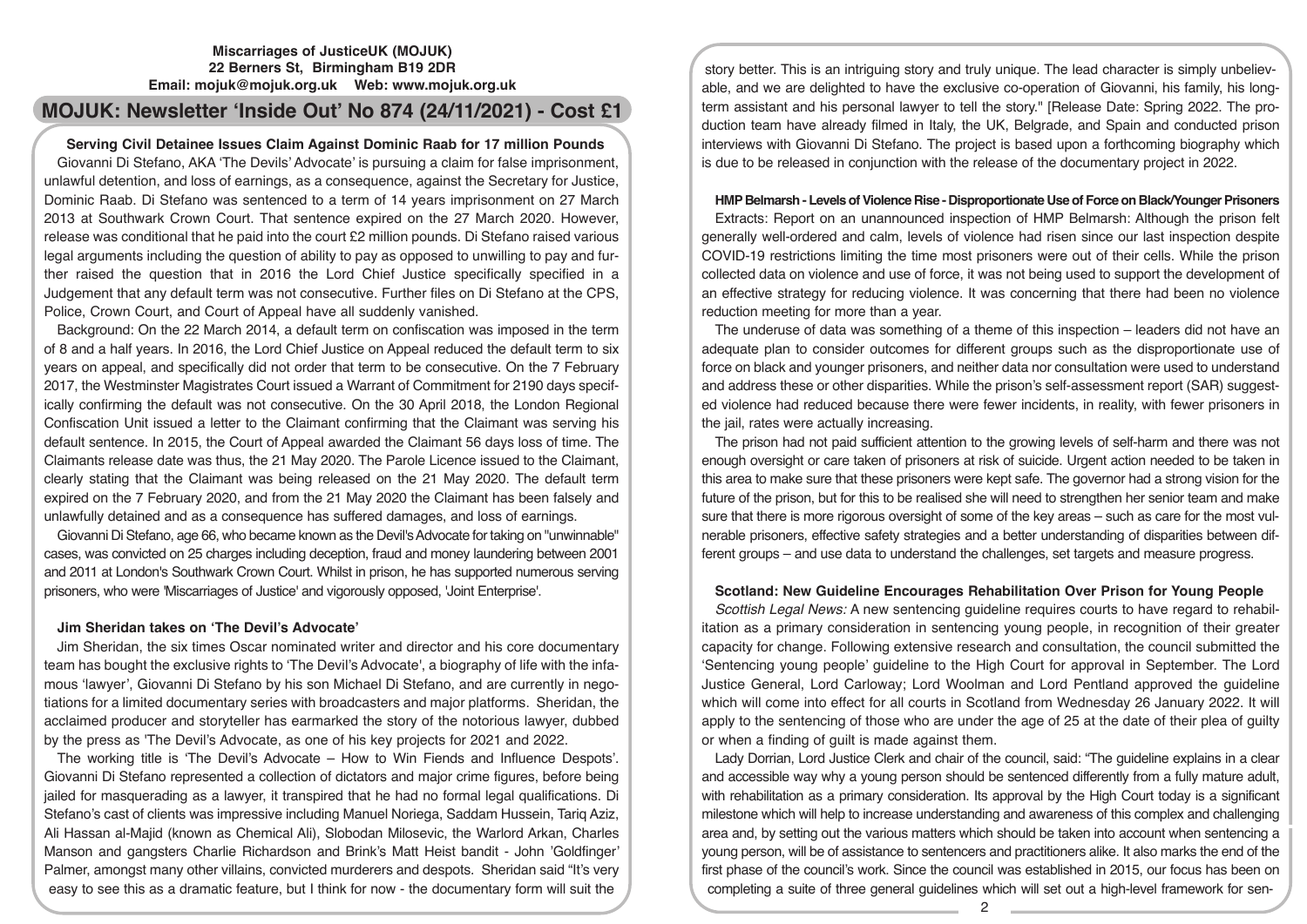tencing in Scotland. The sentencing young people guideline is the final part of that framework and its approval allows us to turn our full attention to guidelines on specific offences. The council is grateful to all those who have contributed to the development of this guideline, from members of the judiciary and others who engaged with us in the early stages of our research and evidence-gathering, to the individuals and organisations who responded to the public consultation."

The sentencing young people guideline is intended to be read alongside the first two of the council's guidelines approved by the High Court, 'Principles and purposes of sentencing' and 'The sentencing process'. Together, these guidelines will apply to all offences in all courts in Scotland, supporting consistency in sentencing and improving public understanding of how sentencing decisions are made. The council will soon publish its third business plan, setting out its proposed work programme for the period 2021-24. It will also provide an update on the work currently being carried out by the council, in particular the development of guidelines in respect of death by driving offences and sexual offences involving rape, sexual assault and indecent images of children.

#### **Government no Longer Keeping Proper Track Of 70,000 Immigration Offenders**

*Migration Watch:* The Home Office has given up on keeping proper track of 70,000 immigration offenders, while it also failed to ensure sufficient data was collected from those required to report inperson to the authorities, including potentially dangerous foreign criminals. That is one of the takeaways from a damning report by the Independent Chief Inspector of Borders and Immigration (ICIBI) after it examined procedures at Becket House Immigration Reporting Centre in central London. The ICIBI added that 'the majority of individuals currently required to report are those whom the Home Office considers present the greatest potential risk of causing harm to UK society, often foreign national offenders with previous convictions in the UK'. Inspectors said that the government had stopped requiring the vast bulk of 82,000 immigration offenders to report in-person to the Home Office or Police Stations following the onset of the pandemic in March 2020. As a result, the total reporting populationhas fallen dramatically from 82,000 (pre-pandemic) to 11,500 in August 2021 when inspectors visited Becket House in Southwark, London.

The ICIBI says 'telephone contact has been maintained for individuals not required to report in person'. However, telephone contact is clearly not an adequate replacement to requiring inperson reporting since it provides no clear proof of a person's whereabouts or status. The report does not state how many of the reporting population are in telephone contact. Many of those who are meant to stay in contact via telephone are likely to have been provided with mobile phones at taxpayer expense. This happens, for instance, for all of those who enter immigration detention, and for all of those entering the UK after crossing the Channel in small boats who claim asylum.

Another finding by the ICIBI was that even when people did report in person, 'Inspectors observed very little evidence of the recording of data and information…. overall, the general proactive collection of information from the reportees was minimal' and that there were 'perfunctory and inadequate interactions with staff' and a 'lack of proactive questioning and recording of a significant change in a reportee's personal circumstances'. The consequences of such failures could be very serious given the potential risk to the public of re-offending by serious non-UK criminals who are living amongst the community - a risk that the ICIBI has alluded to in previous reports. Another previous ICIBI report showed that 55,000 of the more than 80,000 reporting population in late 2016 had disappeared, adding worryingly that there was 'little evidence that effective action was being taken to locate the vast bulk of absconders'.

The ICIBI's new report suggests little has improved since this finding was published, and

also quoted one member of Home Office staff as saying that measures introduced from 2018 to 'automate' the system of reporting (and to cut costs) had led to less details being collected. The Government responded to the latest report by accepting the ICIBI's recommendation that 'the Home Office should revisit the purpose and scope of a reporting event to ensure information is proactively and routinely collected and recorded'. The Home Office added: "We accept that the behaviours witnessed at the counter were not entirely in line with our internal processes and we will take steps to educate and remind staff of the correct procedures on new addresses and the need to be aware of behaviours displayed by those reporting when protecting the safeguarding and vulnerabilities of those we deal with within the centres."

#### **No Evidence' That Longer Prison Sentences Will Deter Terrorists**

Lizzie Dearden, Independent: There is "no evidence" that jailing terrorists for longer will deter them from planning terror attacks, a watchdog has warned. Jonathan Hall QC, the Independent Reviewer of Terrorism Legislation, said it was unlikely that extremists plotting to kill multiple victims would be swayed by the prospect of a new 14-year minimum term. The change is among measures in the Counter-Terrorism and Sentencing Act, which came into force in April. Responding to a Sentencing Council consultation on how to implement the new law, Mr Hall objected to proposed guidelines stating that courts must "not undermine the intention of parliament and the deterrent purpose of the provisions". He wrote: "There is no evidence that the serious terrorism sentence provisions have a deterrent purpose and given the cohort of offenders in question - terrorist offenders who have risked multiple deaths - it is highly unlikely that they will be deterred by the prospect of a statutory minimum term of 14 years. "It is much more likely that the provisions have an incapacitative purpose, by ensuring that offenders are held in prison for longer."

The Sentencing Council's proposed guidance, which remains under consultation, says judges can only justify not imposing the minimum term in "exceptional circumstances". It adds: "The circumstances must truly be exceptional. It is important that courts do not undermine the intention of parliament and the deterrent purpose of the provisions by too readily accepting exceptional circumstances." Mr Hall is currently undertaking a review of terror offences committed inside British prisons, amid concerns over networking and radicalisation behind bars. A string of terror attacks and plots have been committed by released prisoners, and the government drew up the Counter-Terrorism and Sentencing Act after the February 2020 Streatham stabbing. Last week, a coroner found that more people could be killed in terror attacks if the way authorities manage extremist prisoners is not changed.

Judge Mark Lucraft QC said the 2019 Fishmongers' Hall attack, where a released terror offender murdered two people at a rehabilitation event, raised "matters of concern" about procedures in jails, probation services and policing "In my opinion, there are risks that future deaths could occur unless action is taken to address those matters," said an official report. The Act changed the law to mean those found guilty of the most serious terror offences would be jailed for a minimum of 14 years, and monitored for up to 25 years after their release under new "serious terrorism sentence". It also increased the maximum penalty from 10 to 14 years' imprisonment for several terror offences, and gave judges the power to increase the sentence for any crime punishable by more than two years in prison by finding a "terrorist connection".

An impact assessment previously published by the government said that while longer sentences could give terrorists more opportunity to engage in deradicalisation programmes, there "is a risk of offenders radicalising others during their stays in custody". A document written jointly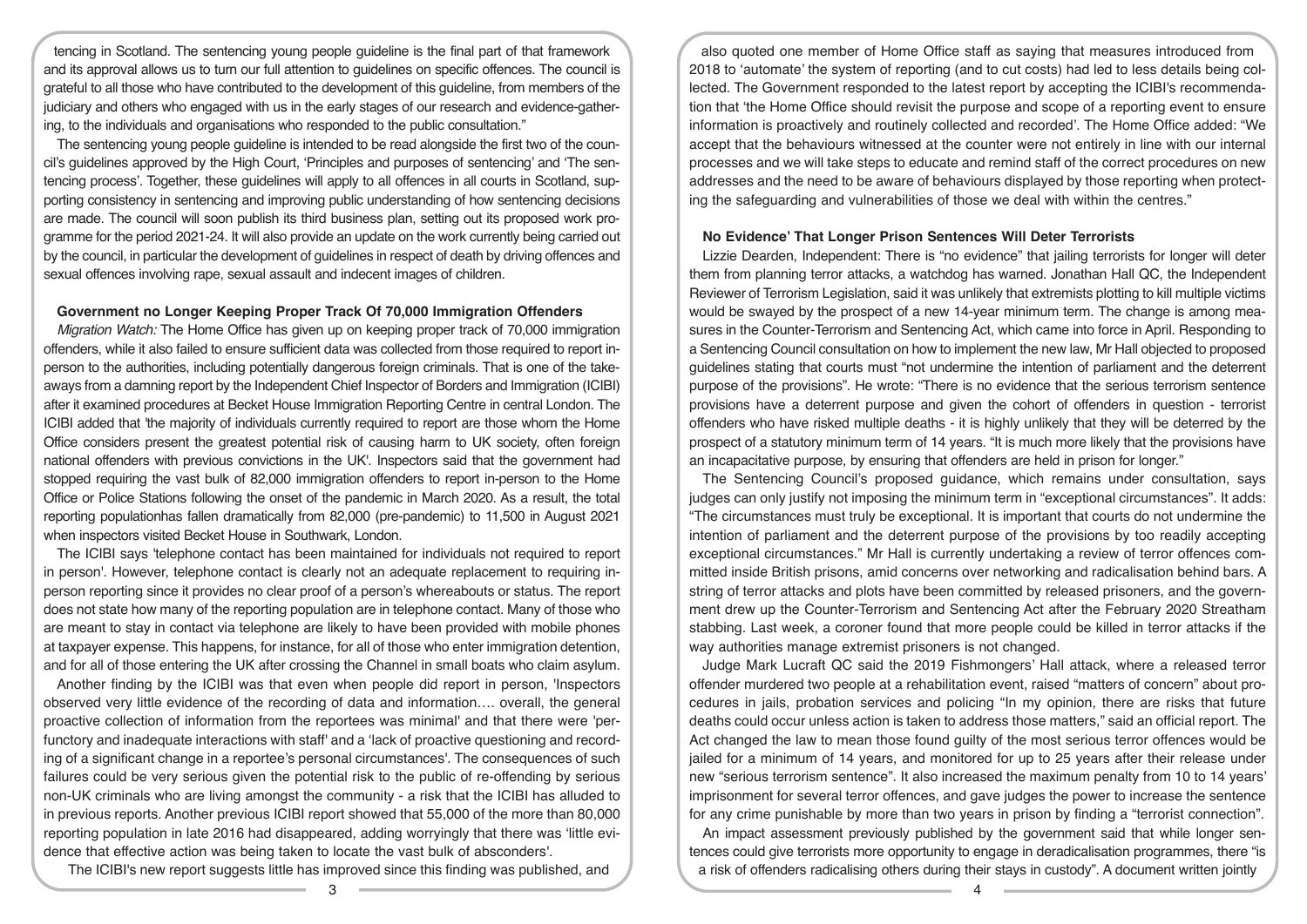by the Ministry of Justice and Home Office said there was "limited evidence of the impact of longer prison terms on reoffending". It added: "It is possible that the introduction of the 14-year minimum custodial term for the most serious and dangerous terrorist offenders (along with the longer licence period and more intense supervision during this period) will act as a deterrent to possible terrorist offenders. "However, there is no evidence available for this cohort to support this."

The home secretary and other government ministers have hailed the law as a way of protecting the public against terrorism. Priti Patel said tougher penalties for terrorists would "keep the public safe". In May, she told the House of Commons: "The government will do whatever it takes to protect the public, and that also applies to our national security. This year, we implemented the largest shake-up of terrorist sentencing and monitoring in decades. "The Counter-Terrorism and Sentencing Act 2021 gives the courts, the police, the probation service and the security services greater powers to protect the public." Some opposition politicians questioned the law, with shadow justice secretary David Lammy said evidence suggested that some terrorists may have been "made worse" by their time in prison. "There is little use increasing sentences for terrorists if we are to release them just a few years later, still committed to their hateful ideology, still determined to wreak havoc," he told MPs during a debate on the bill.

## **Update: Police Murders of Gervaise McKerr, Eugene Toman and Sean Burns**

Madden & Finucane Solicitors: 39 years ago – 11 November 1982 – three unarmed men were shot dead near Lurgan by members of an elite, SAS trained, firearms unit of the RUC. 109 rounds were fired at a car killing its owner Gervaise McKerr (31), Eugene Toman (21) and Sean Burns (21). In 1984, three RUC officers were acquitted of Eugene Toman's murder and re-instated back into the RUC. John Stalker, Deputy Chief Constable of Greater Manchester Police, investigated the deaths but was controversially removed from his post shortly before finishing his investigation. His findings have never been made public. Sir Jack Hermon, Chief Constable of the RUC, steadfastly refused to disclose John Stalker's report to the Coroner for Craigavon, who subsequently abandoned the inquests into the deaths.

In 2007, Madden & Finucane brought a successful legal challenge to the House of Lords in London on behalf of the families of Martin McCaughey and Dessie Grew, who were shot dead by the SAS in Co Armagh in 1990. This resulted in the obligations on the Chief Constable to make disclosure of All relevant documents to Coroners being finally and unequivocally defined. On the same year the families of Gervaise McKerr, Eugene Toman and Sean Burns made an application to the Coroner to re-open the inquests into the deaths of their loved ones. After 14 years of countless preliminary hearings, the PSNI has yet to provide full disclosure to the Coroner and a date for the inquest has yet to be fixed.

## **Self-Harm in Women's Prisons at Record High**

Inside Time: The rate of self-harm incidents in women's prisons has risen again to a new record high, according to the latest quarterly figures from the Ministry of Justice. In the 12 months to June there were 3,808 incidents of self-harm per 1,000 female prisoners, equivalent to each women self-harming an average of 3.8 times. The rate was 16 per cent higher than in the previous 12-month period. The rate of self-harm incidents in men's prisons was far lower, at 546 per 1,000 prisoners, marking a decline of 13 per cent from the previous year's figure. In the same set of safer custody statistics, the Ministry of Justice reported 81 apparently

self-inflicted deaths among men and women in prison in the 12 months to September, compared with 72 in the previous 12-month period, marking a 13 per cent year-on-year increase. Government ministers and Prison Service chiefs have put the trends in self-harm rates down to the different impact on men and women of the Covid lockdowns, when most prisoners have been confined to their cells for much of the day. Officials have claimed that some men find life in custody less stressful when their mixing with other prisoners is limited, as it reduces the opportunities for bullying and violence. By contrast, women are perceived to suffer from the lack of opportunity to provide one another with mutual support.

## **IPP Kills - Prisoner's Four Year Term Became 16 Year 'life Sentence'**

*Joe Thomas, Liverpool Echo:* Raymond Wilkinson was locked up for robbery in 2005 but further offences in prison led to him being given an indefinite sentence that he was never released from. He died of natural causes in January - eight months before an inquiry into the type of sentence that kept him behind bars was announced by the Government. Wilkinson, 50, died in January 2021 after being taken from Walton jail to hospital following a number of health issues. The following month a coroner ruled he died as a result of multi-organ failure caused by a twisted bowel and bands of scar tissue. Aspiration pneumonia also contributed to his death. The inmate died a prisoner after being handed an Imprisonment for Public Protection (IPP) sentence in 2006 - just a year after he was initially locked up for robbery. Wilkinson, who had links to the Birmingham area, was made the subject of the IPP after committing arson while in prison. The type of sentence - which has since been abolished - meant he was locked up indefinitely and so did not have a release date. It had a minimum tariff of two years but, with Wilkinson only able to secure his release with parole board approval, that two years had become a dozen when, in May 2018, he received a further three year sentence for another arson committed while in jail.

That sentence came after his move to Walton, officially known as HMP Liverpool, in March 2017, a report into his death by the Prisons and Probation Ombudsman said. IPP sentences were abolished in 2012 after being declared "not defensible" by the then coalition Government. But those already the subject of them remained under the same provisions. More than 1,700 prisoners are still thought to be locked up with no release date and more than 500 people have - like Wilkinson - been held in prison for more than 10 years beyond the tariff they were initially given. Concerns over their plight led to the government's Justice Committee announcing an inquiry into IPP sentences in September. Chair of the Justice Committee, Sir Robert Neill MP, said: It has been almost a decade since the last IPP sentence was handed down. Despite this there are still over 1,700 people in prison who do not know when they will be released. "The large numbers of people being recalled to prison under IPP suggests there is no end in sight to the problems created by this flawed sentence. "Our inquiry hopes to understand the problems caused by the continued existence of these sentences as well as to explore possible solutions that Government can bring about."

# **Prisoners Win Parole 'Reconsideration' Appeals**

Inside Time: A new right to challenge Parole Board decisions has helped dozens of prisoners to gain release or progression. When the "reconsideration mechanism" was launched in July 2019, after controversy over the granting of parole to a serial rapist, the Government said the system would "provide reassurance to victims that if a Parole Board decision appears flawed, it can be challenged and looked at again". However, the right to appeal goes both ways. While the Justice Secretary can object on behalf of victims to a prisoner being granted release, a prisoner can also object to a parole "knockback".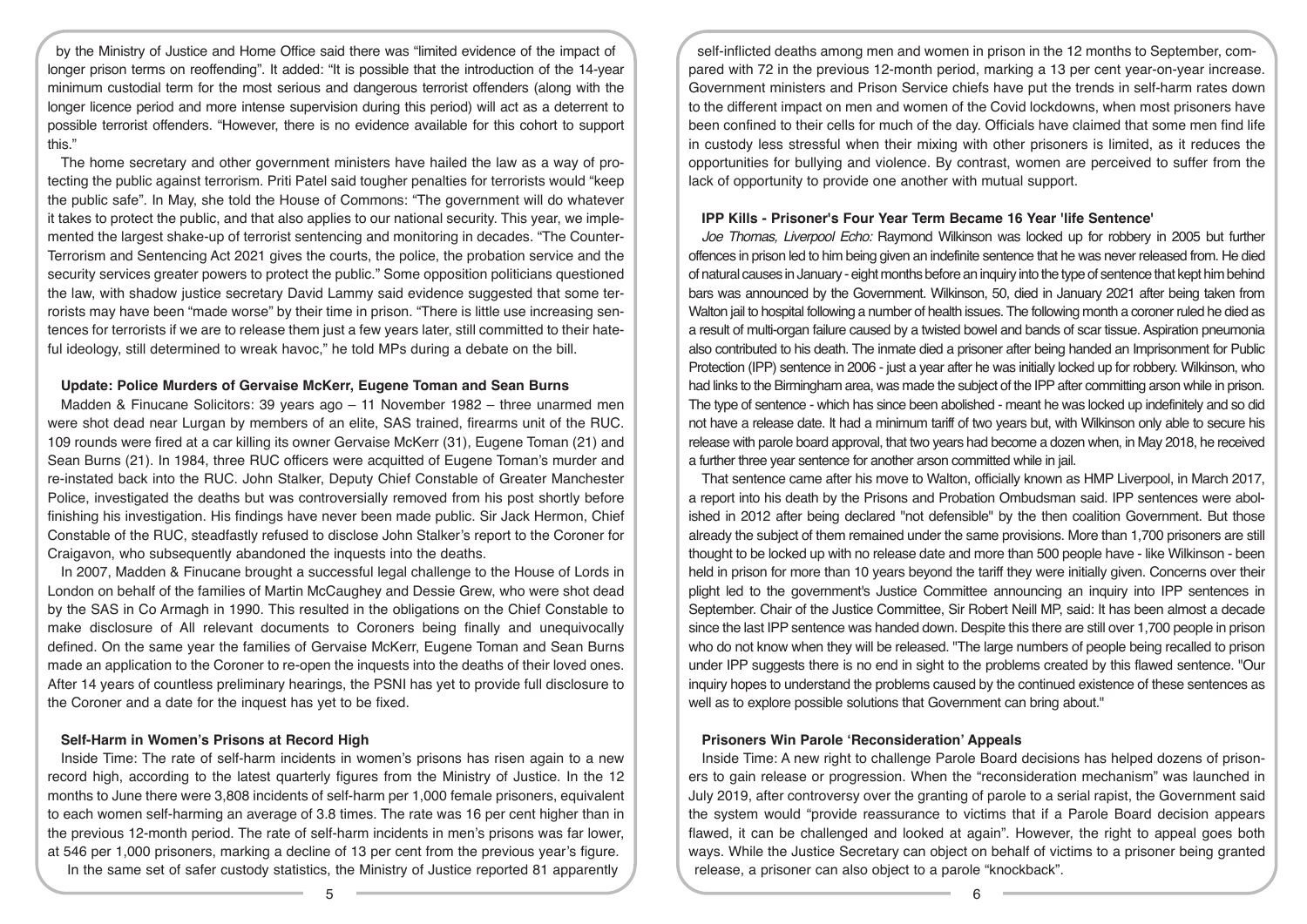Figures for the first two years of the system in operation have shown that prisoners are using it more than the Government, and are having more successes. According to figures from the Parole Board, from the introduction of the reconsideration mechanism in July 2019 up to the end of March 2021, prisoners challenged decisions on 306 occasions and were successful in overturning them on 51 occasions. By contrast, the Justice Secretary challenged 27 decisions and was successful six times. For both types of challenge, the success rate was around 20 per cent.

Under the new system, Parole Board decisions which could be subject to review have "provisional" status for 21 days while both sides decide whether to appeal. Objections can be lodged on the grounds that the decision was "irrational" or "procedurally unfair". If an objection is lodged, it takes the Parole Board an average of 14 days to decide whether to uphold its original decision or to consider the case afresh. According to the Parole Board's annual report for 2020/21, the Board took decisions to release 4,289 prisoners during the 12-month period, whilst it decided that  $11,437$  should remain in prison – a success rate of around one in four, which was similar to that seen in previous years. Among those released, 0.54 per cent went on to commit a serious further offence – also a similar rate to that seen in previous years.

#### **Ecuador: 68 Inmates Killed and 25 Injured in Latest Prison Massacre**

Dan Collyns, Guardian, Deaths at Litoral penitentiary were part of wave of prison violence that has claimed more than 280 lives. At least 68 prisoners have been killed and 25 injured in a jail in the city of Guayaquil in Ecuador after bloodletting between rival gangs broke out on Friday night, the attorney general's office said on Saturday. The latest massacre occurred in the Litoral penitentiary, the same jail where at least 119 inmates lost their lives a little more than a month before in the country's deadliest ever prison riot. It is the latest bloodshed in a wave of prison violence in Ecuador this year which pushes the death toll to more than 280 inmates. The scale and savagery of the violence between rival drug trafficking gangs vying for control of prisons has stunned the country. The latest carnage was no exception. Videos on social media purportedly posted by inmates overnight showed victims being beaten and burned alive in a prison courtyard. Other videos showed detainees begging for help to stop the violence as shots and explosions rang out in the background. The Guardian could not independently verify the origin of the videos. The outbreak was triggered by a power vacuum after a gang leader's release, according to Pablo Arosemena, the governor of Guayas province where Guayaquil is located. "Other cell blocks with other groups wanted to subdue them, get inside and have a total massacre," he said in a press conference on Saturday.

Ecuador's president, Guillermo Lasso, took to Twitter on Saturday to lambast judges. He accused them of restricting the state's ability to combat the violence by limiting a 60-day state of emergency in the prison system – declared at the end of September – which aimed to free funding and allow heightened controls with military assistance. "The state's fundamental duty is to guarantee the life of citizens, without discrimination. It is a fundamental human right," Lasso tweeted. "Unfortunately, today that job has been made impossible by judicial decisions which impose exaggerated restrictions on the coordination between the state security forces to defend life. They do not allow us to defend life," he said. Lasso, a 65-year-old former banker, said the state needed the "constitutional tools to protect the population, retake order in the prisons and fight against the mafias that profit from the chaos".

Col Mario Pazmiño, the former director of Ecuador's military intelligence, said the latest violence demonstrated that the government was unable to "combat the threat which has spi-

ralled out of control long ago". Men imprisoned at the Guayaquil prison hold banners reading 'We want peace,' and 'Peace, no to violence' after the riots erupted there. Ecuador's president declares state of emergency over drug trafficking. The violence spiked when local criminal gangs started working for the rival Mexican Sinaloa and Jalisco New Generation drug cartels, he added. "The level of corruption is so high that the prison staff and officers are totally corrupted and the prisoners run the jail," Pazmiño added. "It is total chaos." The situation was worsened by an "inoperative justice system" which meant many prisoners were jailed before sentencing, Pazmiño said, leading to overcrowding and the mixing of highly dangerous criminals with prisoners jailed for alleged theft or drug use. A total of 11 people were found hanged in the same prison in October. The authorities have said they may have been suicides. Police operations since the state of emergency was declared – especially in the Litoral penitentiary – have uncovered stashes of guns, grenades, knives, munitions, mobile phones and drugs.

## **Rehabilitation and Retribution: In re JR123's Application**

*Anurag Deb, UK Human Rights Blog:* What happens when someone is convicted of a criminal offence and is given a custodial sentence? Sometimes, the individual will serve at least part of their sentence in prison and the remainder on licence. But, what happens after they've served the totality of their sentence? Some convictions can, after a certain period of time, become "spent". This means that anyone convicted of such offences is treated as never having been convicted of such offences. The Rehabilitation of Offenders (Northern Ireland) Order 1978 calls these people "rehabilitated persons". However, the 1978 Order contains a large number of exceptions, so that some convictions can never become spent. JR123's application for judicial review in the Northern Ireland High Court concerned one of these exceptions: sentences longer than 30 months. Readers of this blog may be familiar with the changes in disclosure duties for criminal convictions which came about as a result of the cases of Gallagher, P, G & W v Home Secretary [2019] UKSC 3 (see Samuel March's post on this topic). JR123 looks at another aspect of the framework of rehabilitation: the ability to be rehabilitated in law at all.

*The Facts:* JR123 had been convicted of possession of a petrol bomb, arson, burglary and theft in 1980. Having been given multiple custodial sentences, he had been released from custody in 1982 and had served the remainder of his sentences on license. In the years which followed, JR123 had no further involvement with the criminal justice system. However, given the exceptions in the 1978 Order, his convictions could never be spent and thus he could never be rehabilitated. This was problematic on multiple fronts, particularly his employment prospects and personal life. Many things which we take for granted, for example applying for insurance, obtaining a mortgage, renting properties, and so on, become considerably difficult when having to disclose convictions which are almost 40 years old ([14]). Mr Justice Colton observed of JR123: "He finds the process of repeatedly having to disclose the convictions to be oppressive and shaming" ([6]).

The law of rehabilitation in Northern Ireland has not kept pace with legal reform in England and Wales and in Scotland. In England and Wales, reforms in 2012 expanded the rehabilitation regime and shortened the rehabilitation periods. Similar legal reform took place in Scotland, bringing its rehabilitation regime broadly in line with the England and Wales reforms. The Police, Crime, Sentencing and Courts Bill currently in the House of Lords would reform the England and Wales framework further, providing for certain sentences of over 4 years to be eligible for rehabilitation. Meanwhile, the 1978 Order largely follows the rehabilitation regime as originally enacted.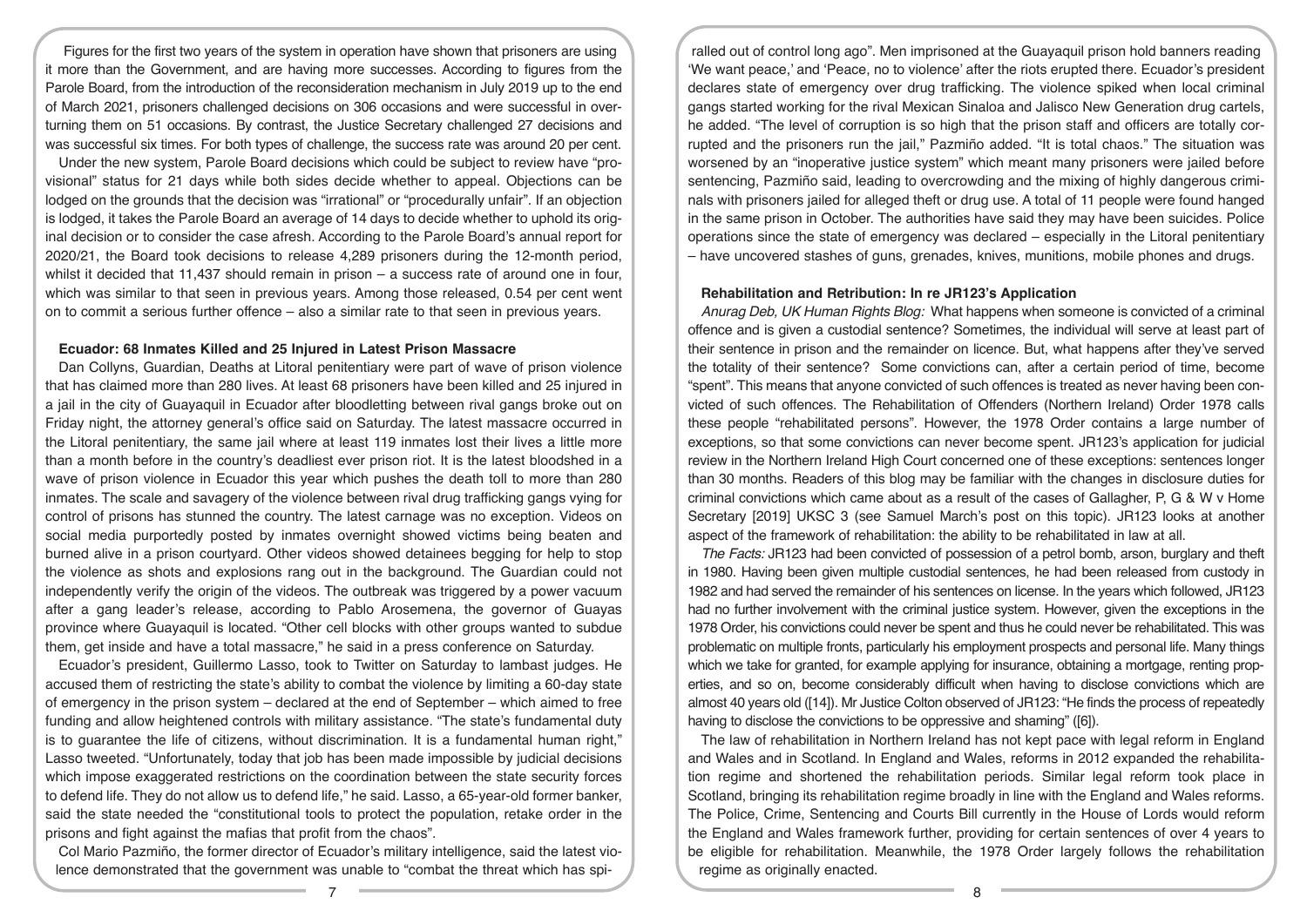JR123 challenged the 1978 Order as being in breach of his right to private and family life under Article 8 of the European Convention on Human Rights (ECHR). Asserting a right to privacy over a criminal conviction obtained after a public trial might seem counter-intuitive, but Colton J was able to point to a wealth of case law to justify such an assertion. The one authority that addresses this point directly is R(L) v Metropolitan Police [2009] UKSC 3, where Lord Hope succinctly observed that, as publicly available information about a person's notoriety "recedes into the past, it becomes part of the person's private life which must be respected" (L, [27]).

With the engagement of Article 8 established, the next question was whether the 1978 Order interfered with it. JR123's counsel, Hugh Southey QC described the effect of the 1978 Order in powerful words: A regime which condemned people to suffer, like an albatross which they could never shake off, permanent adverse consequences of ancient wrongdoing notwithstanding completion of the ostensible punishment (if any) and irrespective of its continuing significance ([27]). Colton J readily found that the 1978 Order interfered with JR123's Article 8 rights ([28]).

This left the final question: whether the interference was proportionate. Here, matters became more complicated because of three key decisions: R(F) v Home Secretary [2010] UKSC 17, Gaughran v United Kingdom [2020] ECHR 14 and Gallagher which was mentioned at the start. The difference between F and Gaughran on the one hand and Gallagher on the other is important. In the first two cases, blanket requirements (in F, notification requirements for sexual offences with certain sentences and in Gaughran, the indefinite retention of DNA, fingerprints and photographs) were disproportionate. In Gallagher, by contrast, a blanket requirement to disclose spent convictions in certain kinds of employment was held to be proportionate. JR123 relied on the first two decisions, while the Department of Justice relied on the third decision.

Colton J followed the reasoning in F and Gaughran while distinguishing Gallagher because the factual circumstances in Gallagher (certain kinds of employment involving contact with children) were far removed from JR123, for whom the 1978 Order caught matters well beyond sensitive employment in its sweep (as explored earlier) ([83]-[87]). Ultimately, Colton J considered that an "administrative review" system could be established, so that people such as JR123 could seek to have their convictions deemed spent and thus not subject to general disclosure ([98]). In the event, Colton J concluded that the 1978 Order was "arbitrary both in substance and effect" ([99]), invoking Lord Kerr's sole dissent in Gallagher, that a blanket disclosure requirement, however nuanced or narrowly applied, was nevertheless disproportionate. Those who are familiar with these authorities may remember that Lord Kerr's was also the sole dissent in Gaughran at the UK Supreme Court – and he was ultimately proved right at the Court of Human Rights in Strasbourg. Article 6(1) of the 1978 Order was thus declared incompatible with Article 8 of the ECHR.

Discussion: Shame is a large part of living with the inability to be rehabilitated. A 2017 report published by the Centre for Youth and Criminal Justice looks at shame in detail: both in its effects on those who have gone through the criminal justice system and in the systems which reinforce shame. The stigma brought on by offending, reinforced by shaming offenders once they attempt to return to society, is rooted in retribution rather than rehabilitation. The inability to leave one's past offending behind (no matter the context of the offending) reinforces "society's retributive desire to punish those who transgress the moral order and so reaffirm the position of those who uphold it", creating a divisive and exclusionary society, "eroding the social capital of those involved in offending and severely constraining their opportunities for desistance and successful community re-integration".

The 2017 report is a powerful reminder that, after a person completes their sentence, society and by consequence the law, has a choice in how we treat such a person. A regime cannot be called "rehabilitative" if it excludes entire groups from being rehabilitated indiscriminately. And the effects of not being rehabilitated can be drastic, affecting everything from professional interests and employment to personal relationships, mental health and recidivism tendencies. It is important to note that the reforms in rehabilitation made in Great Britain thus far would do nothing to help JR123 – only the Police, Crime, Sentencing and Courts Bill would. However, Colton J's judgment marks an important first step. Moreover, with the Department of Justice expecting to ready draft legislation to reform the regime in the very near future, Northern Ireland may finally have a regime that is rehabilitative in substance and not merely in form.

#### **Family of Trevor Smith Speak Out as Inquest Finds West Mids Police Shooting Was 'Lawful Killing'**

Trevor Alton Smith, a 52 year old Black man, was fatally shot by police officers on 15 March 2019. He had been experiencing mental ill health. An inquest has today concluded finding his death was a 'lawful killing', with no criticism of the operation. The family are now raising serious concerns about the findings. Trevor was a much loved father of two whose family describe him as a very bright, talented, creative individual who was full of charisma. He was a caring, kind, generous spirit whose heart belonged to his family. Trevor experienced depression following the sudden death of his father, two years before his own. He had been under the care of Birmingham and Solihull Mental Health Trust services. Trevor's mental health background was known to West Midlands Police, but not communicated prior to the operation.

The incident occurred in Trevor's bedroom in Lee Bank, Birmingham during an intelligence-led operation by West Midlands Police Firearms Unit. The family acknowledge that there were grounds to seek Trevor's arrest, but are concerned about the enactment of the operation at every level. At around 5am on 15 March 2019, police officers opened the front door of Trevor's flat. He was in bed and was repeatedly told to show both his hands. Police said he was not compliant, as one hand remained behind the duvet. Officers told the inquest they tried to gain compliance. Body worn camera footage showed their attempts at engaging, which included swearing at Trevor and telling him to "stop being a plonker". Eventually, Trevor discarded the duvet and appeared to move his hand. The officer involved reported that he believed when Trevor moved his hand he had a 'black object' which could have been a handgun. As a result, the officer made the decision to discharge his weapon.

Despite the extensive specialist training of the firearms officer, the gunshot was significantly off target. It initially missed Trevor, travelling downwards. It ricocheted off the bedframe, turned up, and hit him in the chest. This caused the fatal injuries. There were then delays in an ambulance arriving, and issues with the police defibrillator. Trevor was declared dead at the scene. An imitation firearm was recovered at the property. The inquest heard that there was consideration of 'less lethal' weapons, such as the use of Taser, but these options were not deemed viable. The jury found the fatal gunshot was fired in 'self-defence' by the officer. After the incident, in identifying himself as the principal officer responsible for the shooting, the officer said of Trevor, "he is cream-crackers".

In their evidence the family were particularly concerned and dismayed that firearms officers, who were granted anonymity for the inquest, consistently stated that - even with the benefit of hindsight and the loss of Trevor's life - they would not have changed their approach. Senior coroner Louise Hunt raised two issues arising from the evidence of the inquest, which she is considering making a report to prevent future deaths on. Firstly, that there was "no clear process to ensure officers are aware of updates to key information" from the Multi Agency Risk Assessment Conference (MARAC). Secondly, with regard to the CPR co-ordinator and the "lack of clear guidance and process in allocating a member of the team to co-ordinate resuscitation".